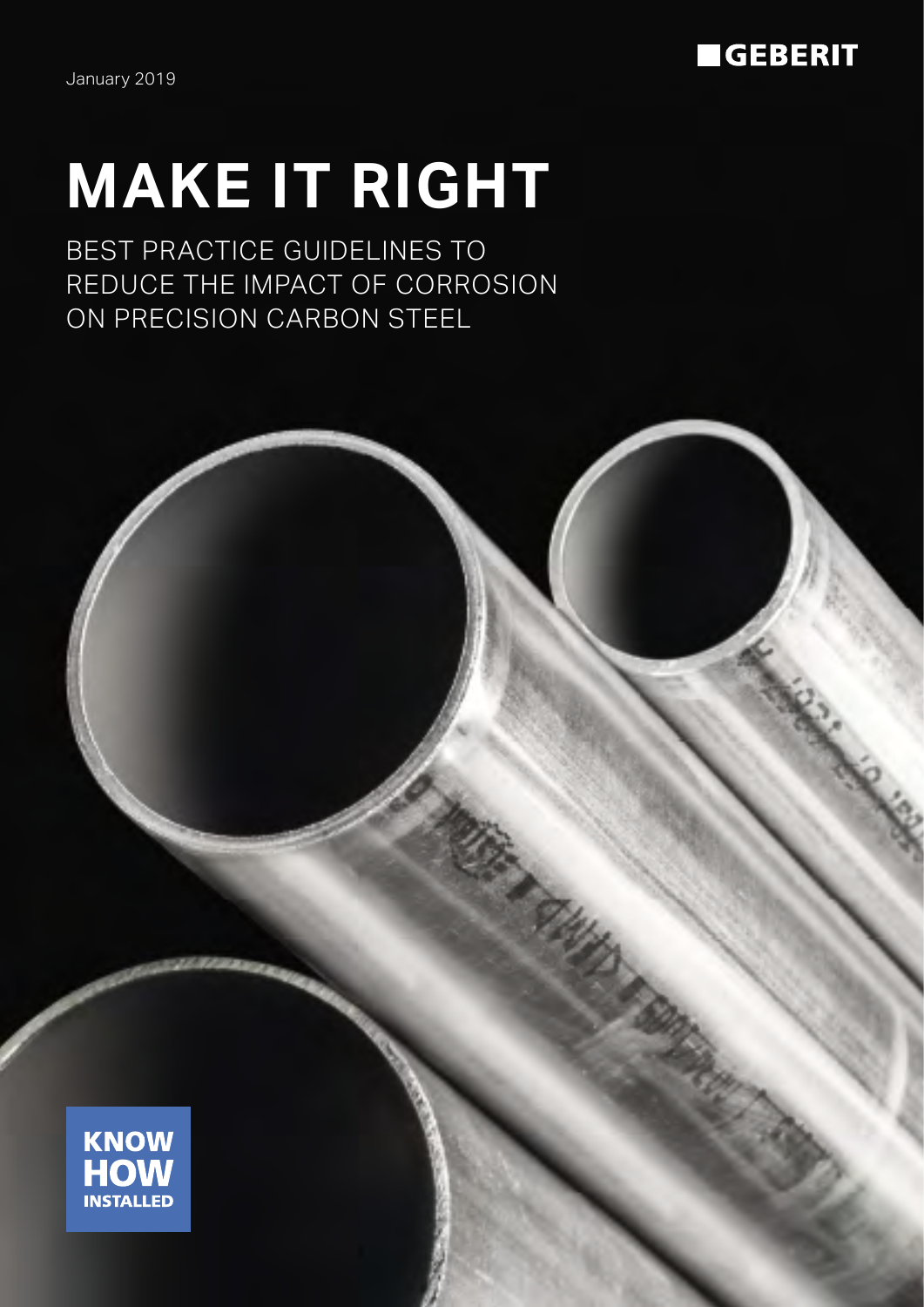

Dr Jane Lomas, of Amtec Consultants Ltd, is a Fellow of the Institute of Corrosion as well as the Honorary Secretary and a Council member of the Institute. With a PhD in Corrosion Engineering, Dr Lomas has worked in corrosion consultancy for over 30 years.

**Corrosion is a natural process. It occurs because man mines ore from the ground and extracts the metal to form building components. The metal prefers to be in the form of oxides or rust and has a driving force to return to that state.**

**Some metals are more stable than others, but all metals can provide a useful lifetime, provided that they are carefully selected for the service environment and suitably looked after. It is usually when the factors that influence corrosion are not carefully considered or managed, that problems occur.**

**Joining different metals together can often result in galvanic corrosion, for example in HVAC systems, but this does not have to occur. Good control over external lagging of pipes to avoid moisture ingress into the lagging can avoid corrosion of pipe external surfaces and potential problems at joints or valves.**

**Good system maintenance of the fluids inside an HVAC system can prevent corrosion of the inside of components and stop microbial corrosion from occurring.**

**Successful systems are a combination of the skills of many people and companies. They rely on knowledgeable design; the selection of suitable materials for the service environment; controlled manufacture of the components; careful installation; thorough cleaning and commissioning; regular inspection & monitoring and an excellent maintenance regime.**

**When all these factors come together, as this document demonstrates, the system will perform satisfactorily for its design life.**

# **SETTING THE SCENE**

## FOREWORD **DR JANE LOMAS (FICorr)**

# **Before investigating the causes and prevention of damaging corrosion when working with precision carbon steel, it is important to set the context.**

Firstly, when handled, installed, operated and maintained correctly in accordance with manufacturer and industry standards, precision carbon steel pipework offers a long and productive life.

Clearly though, corrosion can and does occur in all metals – as has been the case in numerous examples when precision carbon steel has been switched for stainless steel or traditional mild steel in a failed attempt to avoid the issue. **This document will highlight the reasons for corrosion and identify some of the bad practices that can aggravate the potential for such corrosion**. It will also put forward clear, demonstrable and practical solutions to overcome bad practice, showcasing the potential and the performance/installation benefits of precision carbon steel when used correctly.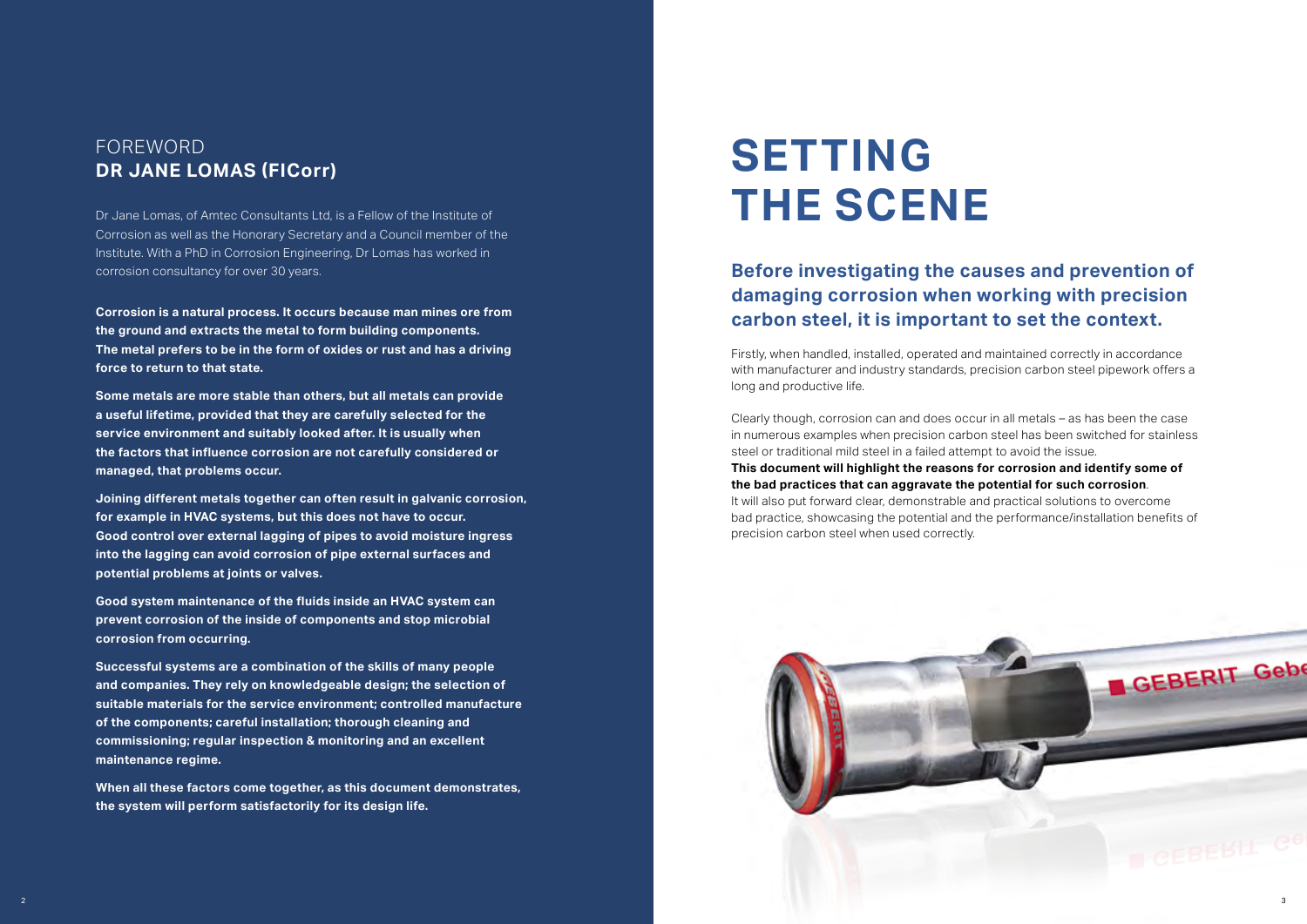\* With record copper prices, many smaller installers turned to precision carbon steel to try and maintain margins. Further support was offered by proactive pipework manufacturers and an industry-wide initiative to address a known skills shortage via press-fit installations.

- \*\* The UK's first major report of internal corrosion came when the opening of a new critical care unit at Belfast's Royal Victoria Hospital was significantly delayed after corrosion of pipework was detected in the new heating system during final checks. The project became a PR disaster, coinciding with the rapid rise of social media and subsequently a flurry of untruths around the performance of precision carbon steel – the impact of which is still felt today.
- \*\*\* With copper prices back to a seven-year low, some installers have switched back to copper. Unfounded concerns over precision carbon steel in some areas have also led people to switch to cheap, imported mild steel pipework or more expensive stainless steel for building services.

# IN CONTEXT: **A BRIEF HISTORY OF PRECISION CARBON STEEL**



### **Copper prices fall dramatically\*\*\***

**NHS guidance document is issued** *(Ref: EFA/2016/001. Issued 04 may 2016)*



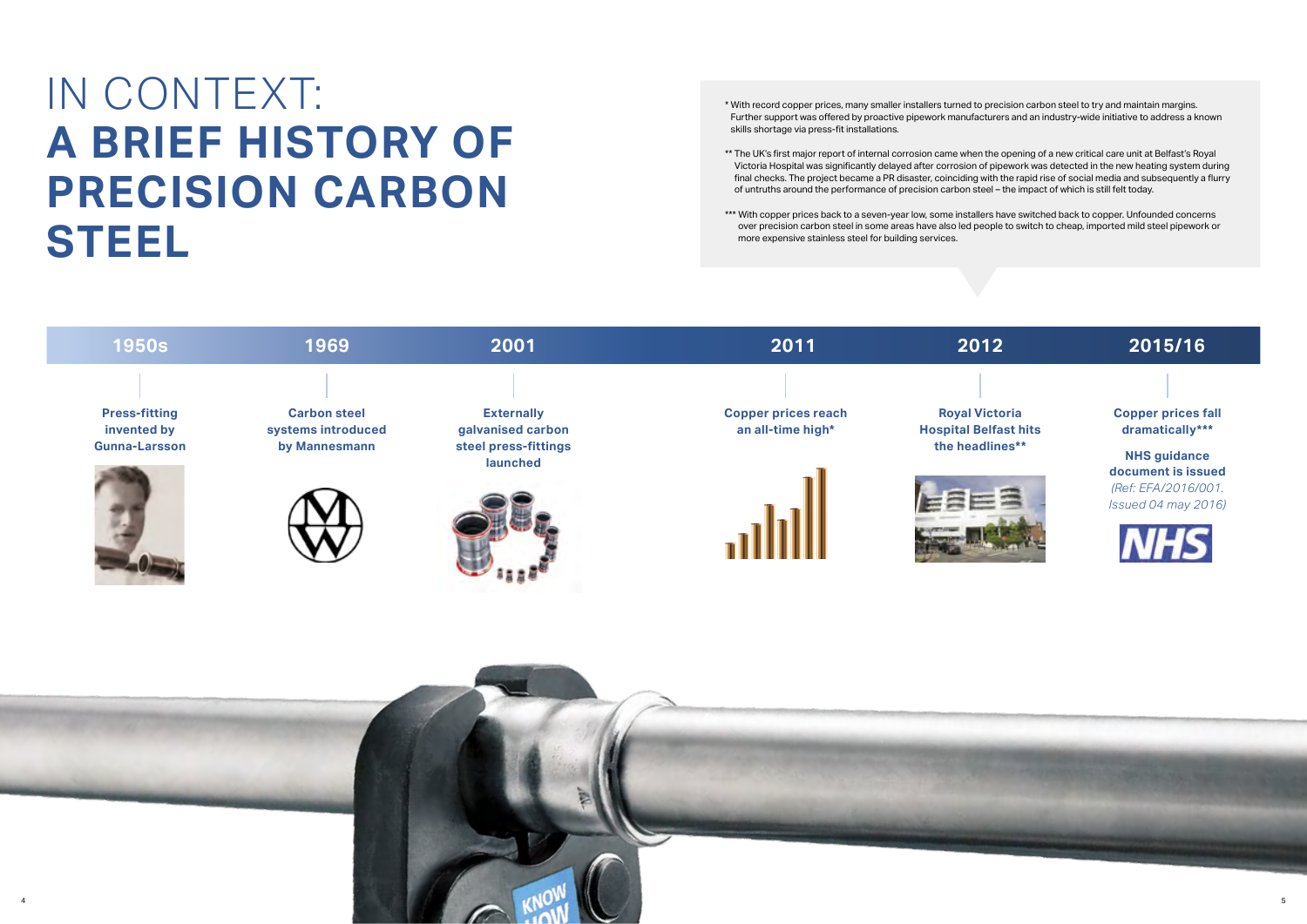### **When used correctly, precision carbon steel is a durable, cost-efficient solution.**

However, like all materials, it is only suitable for specific applications. In the case of precision carbon steel, this includes closed water systems - where oxygen levels are inevitably lower than open systems - with closed expansion tanks and appropriate de-aeration.

It should not be installed outside buildings without adequate protection, in open systems or with excessive water treatment – all of which were reportedly evident when carbon steel sales grew faster than application and design knowledge in the post-recession period of economic activity.

# **BENEFITS**

- **→ Tried and tested material, proven in commercial applications over 50 years**
- **→ More cost-effective than stainless steel and copper (subject to copper prices)**
- **→ Option for external zinc coatings or external polypropylene coating to help prevent condensation**

# **CORRECT APPLICATIONS** AND BENEFITS

# **PRESS-FITTING**

Precision carbon steel can be connected with press-fitting systems which offer fast, reliable connections without the need for hot works.

Traditional jointing methods can be cumbersome and difficult to implement, in many cases simply unsuitable and impractical for the job at hand.

In contrast, press-fit solutions like Geberit Mapress can deliver a host of installation benefits, with no hot works, and no cooling down period. Coloured pressing indicators offer easy identification of material and unpressed joints during the installation process.

![](_page_3_Picture_12.jpeg)

## **→ Tens of millions of metres**

of carbon steel installed pipework, including a vast number of commercial applications

## **→ Cost effective and durable solution,**

with proven performance through successful, problem-free installations across Europe

## **→ Extremely low failure rate**

where failure has occurred it has been related to incorrect installation, poor commissioning practices, systems with poor or no maintenance and unsuitable

![](_page_3_Picture_14.jpeg)

## **→ Specified and successfully installed**

in high profile projects including London 2012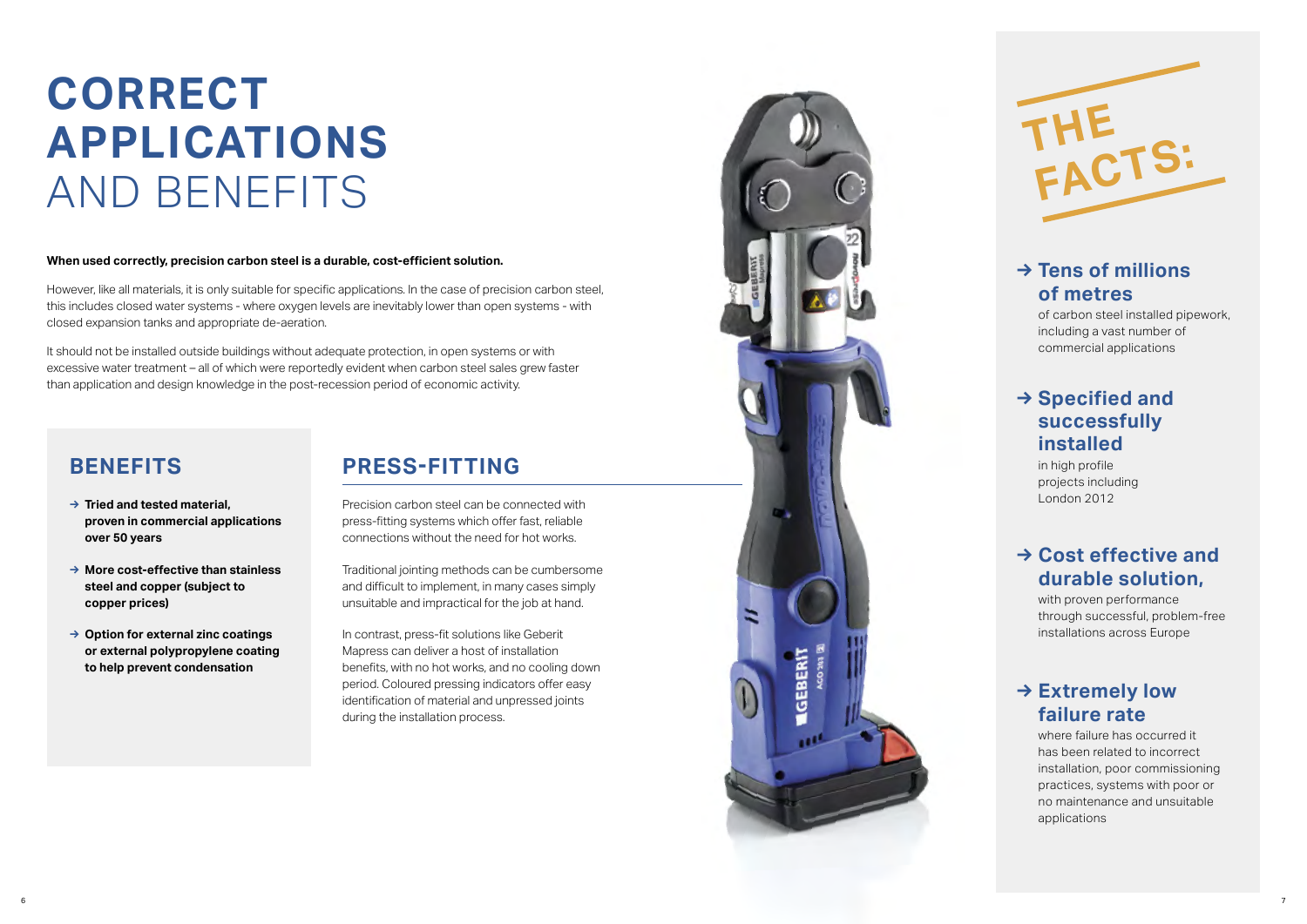# EXPLORING THE ISSUE OF **CORROSION**

# CORROSION SCIENCE

Corrosion is defined as the gradual destruction of materials by chemical and electrochemical reaction with their environment. General corrosion occurs when most or all of the atoms on the same metal surface are oxidised, i.e. the metal loses electrons to oxygen (and other substances) in the air or in water. As oxygen is reduced, it forms an oxide with the metal.

Pipework corrosion is caused by oxygen in the presence of water and is accelerated through galvanic action - an electrochemical process in which one metal corrodes preferentially when it is in electrical contact with another, in the presence of an electrolyte such as water. If the water has dissolved salt or is acidic, then corrosion will be accelerated.

As steel is an alloy of primarily iron and carbon, it is susceptible to corrosion in the presence of an electrolyte. Specifically, this is due to oxidisation of the iron, which creates rust, or iron oxide.

This is less of an issue with stainless steel, which has additional levels of chromium to increase its resistance to corrosion by forming a chromium oxide layer on its surface. BS EN 10088-1 states that a steel must have a minimum of 10.5% (by weight) chromium and a maximum of 1.2% carbon to be classified as stainless. However, this protection comes with a premium, which is why stainless steel is often reserved for hygienecontrolled operations.

Carbon steel and mild steels, have lower levels of other elements including chromium. The iron wants to return to its natural state (iron oxide), which is why it chemically bonds with oxygen readily under the right conditions. This can lead to rust if good practice is not applied.

# PREVENTING OXYGEN FROM ENTERING THE SYSTEM

**Of course, we cannot prevent oxygen from entering any water-filled system.** There will always be an element of 'dissolved oxygen' during the initial fill of any closed water system, but this will only lead to light general rusting of the internal surfaces. Providing the water is not constantly replaced, there should be no source of additional oxygenation.

The key is to prevent further oxygen from entering the closed water system and causing irreparable levels of corrosion. This would usually occur from one of three routes:

- **1 → From aerated water** this is most likely during the initial water fill, during system flushing or from fresh make-up water during operation by means of auto-topping up
- **2 → From pressurisation problems** for example, negative pressures at the top of the system can result in air being drawn in through Automatic Air Vents (AAVs) or seals
- **3 → From oxygen diffusion** which can occur through the use of non-barrier plastic pipework or open systems

One thing is clear; where corrosion of precision carbon steel has been detected, the tube is not failing. If there is corrosion, then the system, installation or usage of that pipework was not correct in the first place.

**Let's examine this point further:**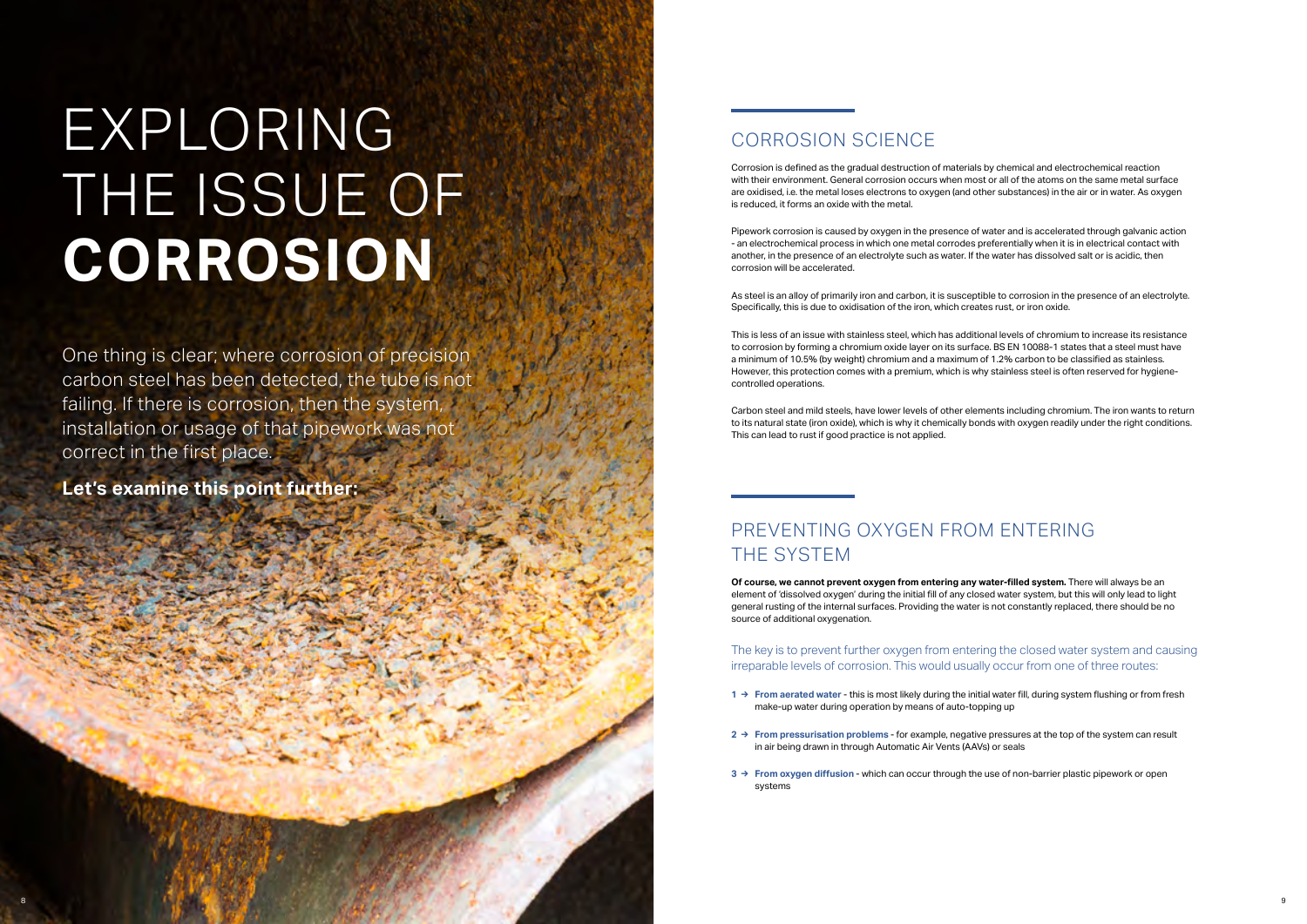![](_page_5_Picture_35.jpeg)

![](_page_5_Picture_29.jpeg)

# GOOD PRACTICE: **A SIX STEP PROCESS**

Following a few simple rules throughout the specification and installation process can help to prevent corrosion and ensure the long-lasting integrity of this tried-andtested material.

### **It really is that simple.**

Now that we have examined the causes and effect of corrosion, let's explore the best practice measures to prevent it.

### **1. GOOD PLANNING**

• Plan heating and cooling systems as a **closed system** with a closed expansion tank and appropriate ventilation

• Look out for **continuous overpressure in the system**

• Work with manufacturers and use all available resources to determine the **best materials for** 

**each application**

• If condensation is expected, ensure effective corrosion protection in accordance with **BS 5970: 2012** or worksheet

**AGI Q 151**

• Best practice is to **not** install precision carbon steel externally

• Mass loss corrosion device handover for peace of mind **4. INSTALLATION**

• **Follow the plan** – install pipework in accordance with specifications and apply insulation and coatings as stated

- **Only remove protective caps immediately before use on site**
- During longer interruptions, **use downward facing bends to protect open ends from dirt**. Do not refit protective caps as this can cause condensation
- Testing should be completed with **compressed air** where feasible but if performing a pressure test with water, the recommended water quality should be used and the system should be left filled where possible
- Protect pipes laid in screeds with a barrier against diffusion in accordance with **BS 5970: 2012** or worksheet **AGI Q 151**, with closed-cell insulation material and corrosion protection as a minimum

![](_page_5_Picture_21.jpeg)

- **Do not use any parts with visible red rust**
- **Do not use lubricant** this is unnecessary for press-fittings
- ENSURE Adequate training for installers on specific materials and applications

### **2. TRANSPORT**

• Use a **closed or well covered means of transportation** to reduce the risk of moisture reaching the material

## **5. COMMISSIONING**

- Fill the system **once** with the required water quality and **leave it filled**
- Completely ventilate the system **systems again**

11 **10** 

### **3. STORAGE**

• Store in a **dry environment** and **avoid storing on the floor**

![](_page_5_Picture_8.jpeg)

• Carbon steel can be stored in contact with other materials in dry conditions **but if there is a chance of moisture during storage, contact with other metals should be avoided**

![](_page_5_Picture_10.jpeg)

- 
- and **do not empty commissioned**
- **TENANCE**  $\frac{1}{2}$ **6. MAINTENANCE**
- If you must empty an alleady<br>running system, refill as quickly<br>as possible **within 24 hours** fill as quickly<br>**in 24 hours**<br> $\mathbf{G}$ at most<br> • If you must empty an already as possible – **within 24 hours**

- **Do not cover with plastic foil** as this can increase the risk of condensation and thus corrosion
- **Do not remove protective caps during storage**

![](_page_5_Figure_13.jpeg)

• **Store different pipe dimensions separately to avoid deformation**

- Make sure the operator is aware of **issues relating to corrosion** such as unplanned room usage, maximum humidity and use of additives
- Refer to the **recommended test intervals as per BSRIA recommendations**
- **Arrange an appointment with the operator or maintenance manager** immediately after installation and commissioning

![](_page_5_Figure_39.jpeg)

- **Follow manufacturer's guidelines** on suitability and dosage of water additives or inhibitors
- Ensure handover of mass loss corrosions device for peace of mind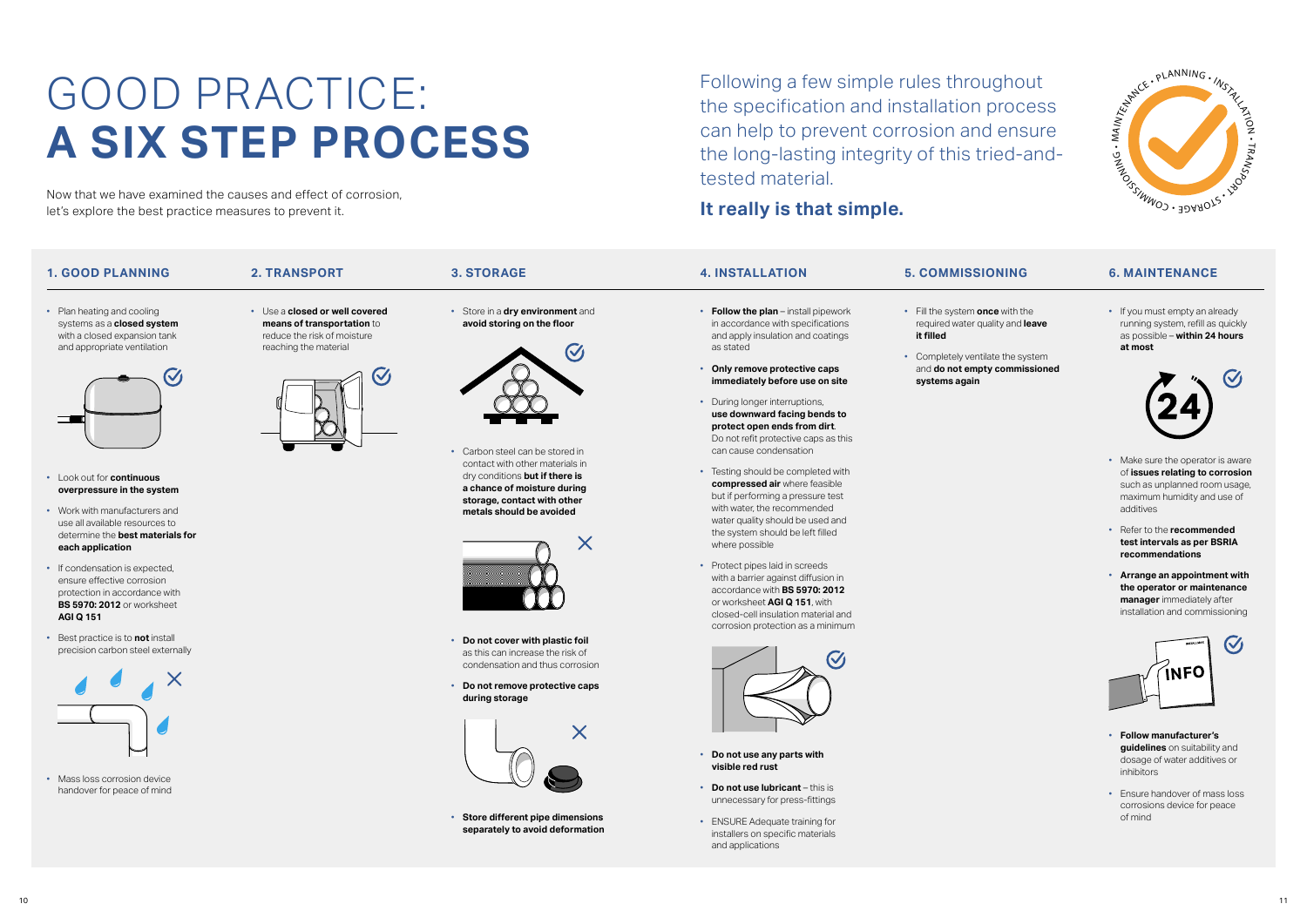# **RESISTING CHANGE**

For some contractors and installers, particularly since the sharp 2016 fall in copper prices, switching materials has been perceived as the easiest and most convenient way to address any potential corrosion issues. However, basic corrosion science highlights a significant flaw with this approach.

In fact, switching material to stainless steel, or other tubes which meet the old British Standard BS 1387:1985, **will only move the problem within a system of mixed pipework materials**. Where it moves to will depend on the system and the materials used, using the galvanic scale below.

**Remember, pipework corrosion is accelerated through the formation of a galvanic cell combined with oxygen, when two metals are physically connected and placed in an electrolyte such as water.** 

**Figure 1.** shows the cathodic potential of various metals when in seawater, with the most anodic (susceptible to corrosion) at the top and most cathodic (resistant to corrosion) at the bottom. The grey bars represent the 'normal' state of the metal, whilst blue bars show the anodic values of stainless steels when 'active' – i.e. the protective chromium oxide layer has been damaged.

Crucially, the greater the difference between two metals on this chart, the greater their tendency to want to react and the quicker corrosion will usually occur on the anode metal.

The ideal solution is to design a system using the same material throughout, but this is often not viable particularly in repair and retrofit situations. Alternatively, designers can either insulate dissimilar metals using coatings or plastic, or select metals close in the galvanic series as shown in Figure 1.

![](_page_6_Figure_3.jpeg)

# $\rightarrow$  THE SCIENCE BEHIND THE SWITCH

# **Simply switching carbon steel for stainless steel, as has often been the case in recent years, will only move the potential issue to the next anodic material.**

### **For example:**

- **→** A carbon steel system with a high proportion of copper can lead to galvanic corrosion
- **→** Because carbon steel is more anodic than copper, the corrosion will occur on the carbon steel
- → Substituting carbon steel for another material such as stainless steel 316 will not eradicate the potential issue - it will move it to a different part of the system; and the most likely candidates will be components made of brass and/or copper
- **→** The oxygen will simply react elsewhere, which can lead to corrosion of the most anodic material elsewhere in the system, for example valves, radiators, pumps, etc...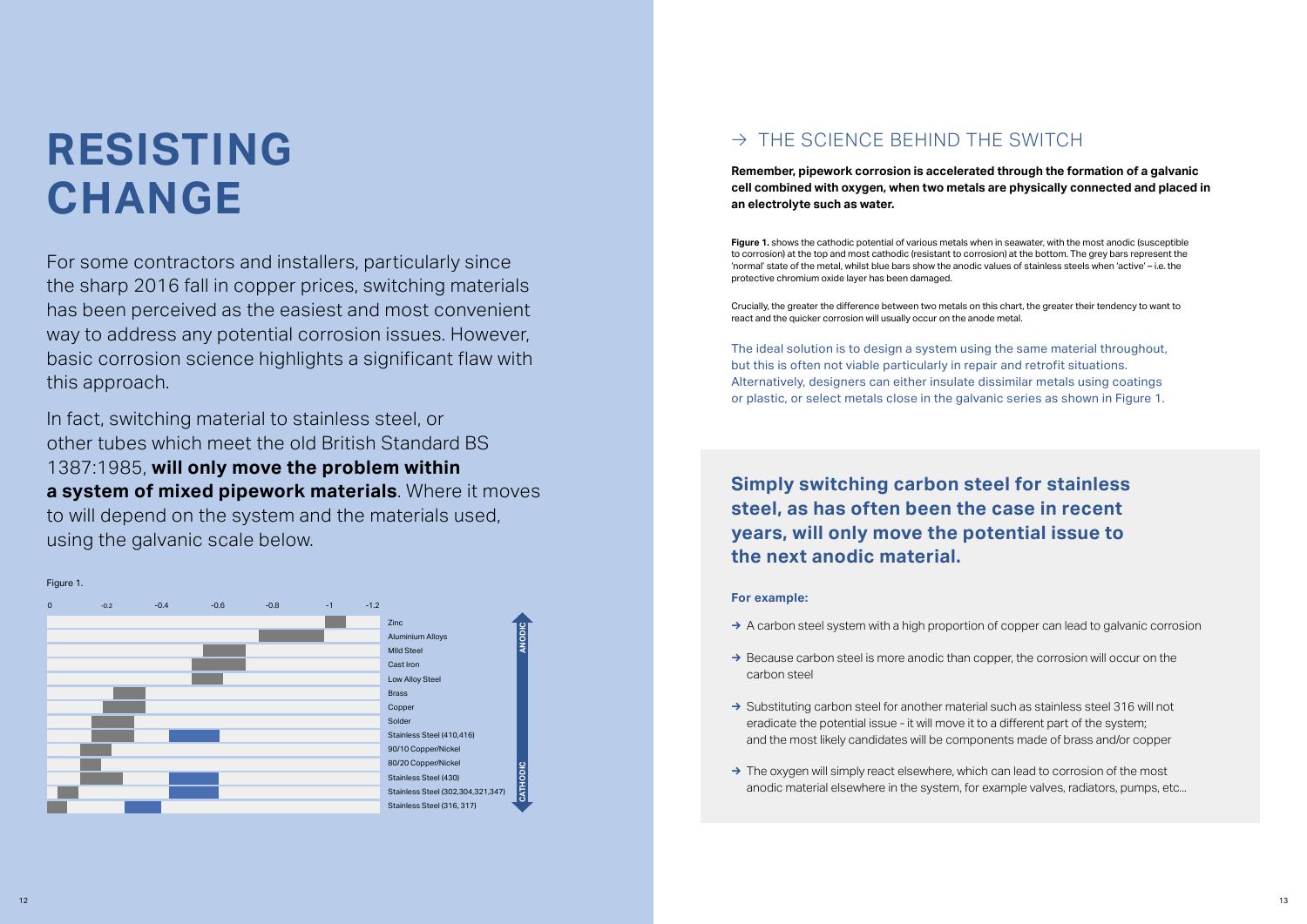**"The only way to give a full picture of the system during its use and monitor the development of potential problems is through continuous monitoring."**

**Chris Thompson**  Research Engineer, BSRIA

# MASS LOSS **CORROSION CONTROLS**

The issue of corrosion has also highlighted the need for effective and ongoing controls, which should be included as part of any system design and not simply offered as a reactive measure.

Traditionally there have been two methods of monitoring the condition of a closed water system:

# ULTRASONIC THICKNESS TESTS

- **→** Can determine the current condition of the system but will only provide a snapshot
- **→** Unlikely to find a problem before a major fail
- **→** No opportunity to monitor entire system

## MANUAL TESTING

- **→** Offers a snapshot and is unlikely to record required levels of data
- **→** Can be cost-prohibitive, particularly as it should be done several times every year
- **→** Will usually only happen after an incident

**In contrast, modern water monitoring devices offer greater visibility of the system with early warning detection of potential issues - all with greater flexibility and lower costs than previous systems.** 

**→** Devices sited throughout the system to monitor all materials

- **→** Early warning detection system, reacting to changes in the water make up
- **→** Changes activate an alarm on a downloadable dashboard
- **→** Option of complex data or simple data
- **→** Cost-effective and long lasting
- **→** Devices can be removed and replaced without needing to drain down the system
- **→** Meets the requirements of BG 29/2012 standards for water sampling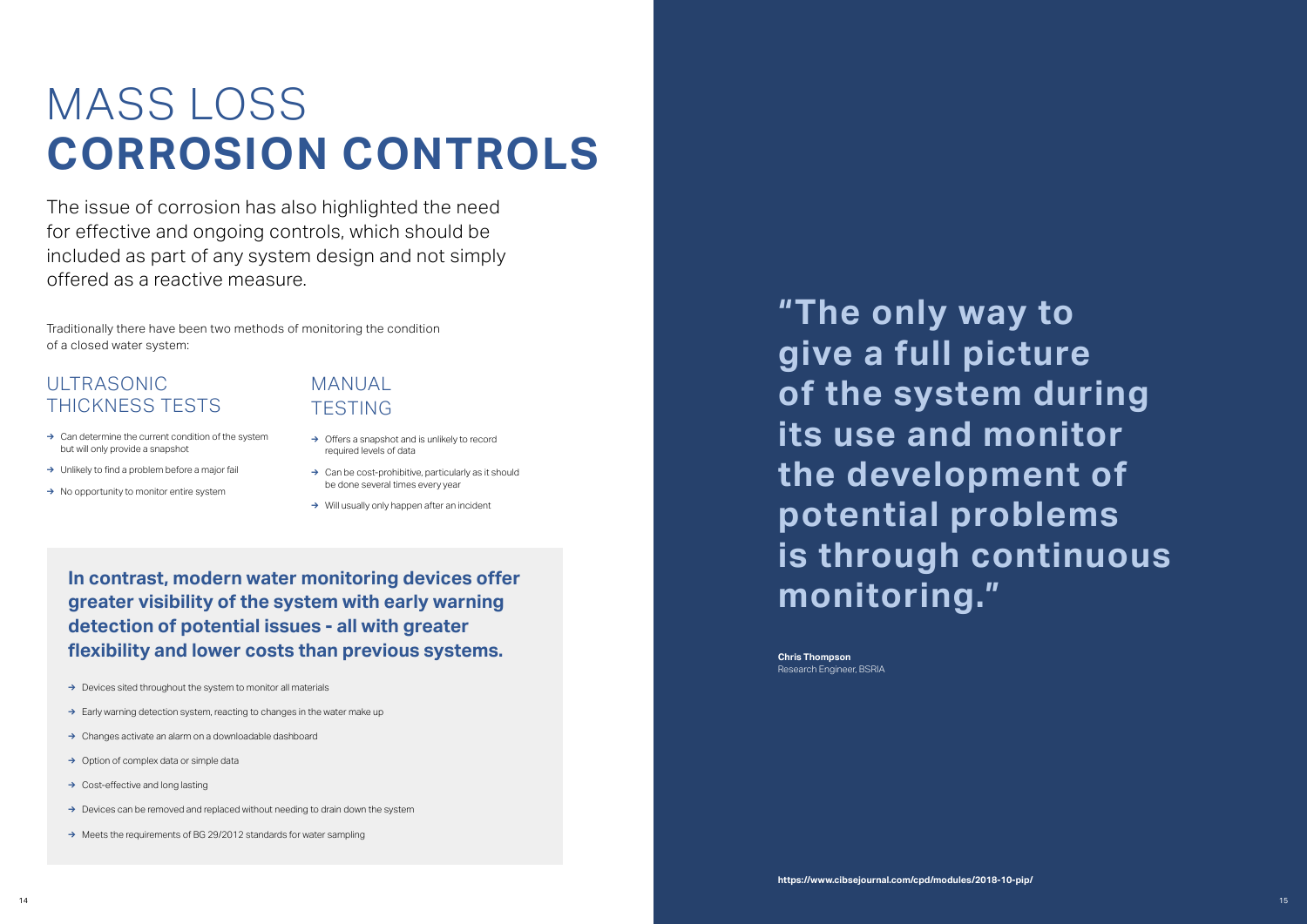# **CARBON STEEL** IN PRACTICE

### **OMAGH HOSPITAL**

**In June 2017, a new hospital opened its doors in the Northern Irish town of Omagh, providing a comprehensive range of healthcare services for local people. The new facility employs a mix of two- and three-storey elements, spanning a total floor pace of 28,000 m².**

After the issues faced at the nearby Royal Victoria Hospital project (see right), it was crucial that the consultants involved with the Omagh Hospital build made the right decisions over closed system pipework.

Fortunately, contractors R&F Mechanical had worked closely with Geberit for many years. As a result, they had a good understanding of precision carbon steel, its properties and performance benefits. Crucially, they also knew how to store, install, commission and maintain the system to avoid any potential corrosion issues.

**Geberit Mapress Carbon Steel** was used in full across nine plant rooms, in varying diameter of 15mm – 108mm. In total, 50km of pipe and over 250,000 fittings were installed and at its busiest, 150 M&E installers were on site together, all of which had received training on Geberit Mapress Carbon Steel.

**The system was handed over successfully with no concerns over corrosion.** 

The ensuing bad publicity caused a decline in the specification of press-fit precision carbon steel pipework in Northern Ireland and throughout the UK, despite the clear and demonstrable benefits when handled, installed, operated and maintained correctly.

## **→ A TALE OF TWO HOSPITALS**

**The opening of a new critical care unit at Belfast's Royal Victoria Hospital was significantly delayed in 2012 after corrosion of pipework was detected in the new heating system during final checks.** 

![](_page_8_Picture_11.jpeg)

In fact, at **Mater Hospital**, less than two miles away from the Royal Victoria, experts inspected a 12 year old press-fit system in the aftermath of the issues and all samples of polypropylene coated precision carbon pipework were found to be in a condition similar to when it was installed.

![](_page_8_Picture_15.jpeg)

**"Twenty years into installing hospitals and we've never had an issue. Mapress Carbon Steel is our product of choice."**

**William Flemming** R&F Mechanical

![](_page_8_Picture_9.jpeg)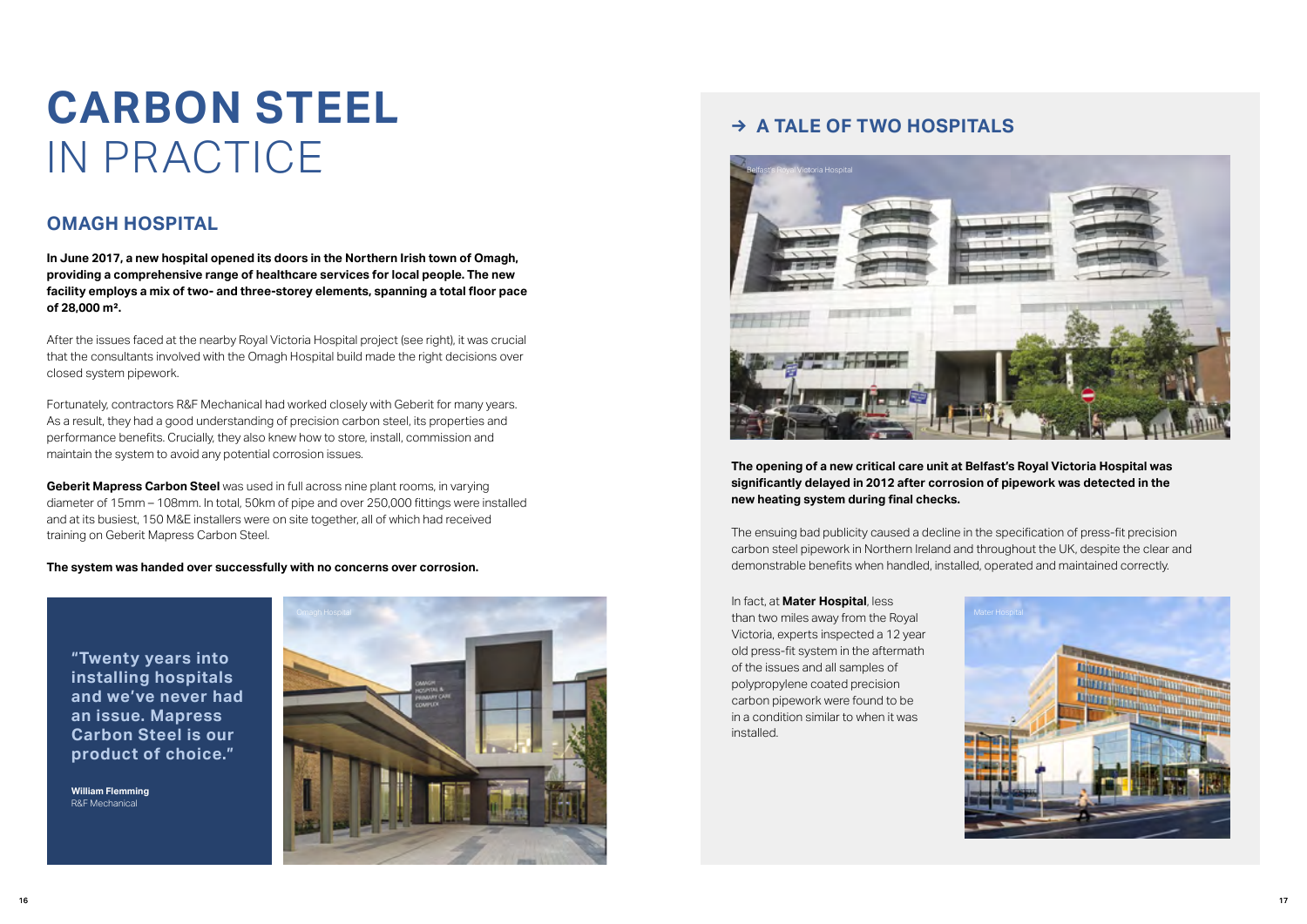# **KEY TAKEAWAYS**

- **→** Despite rumours shared within the industry, precision carbon steel pipework offers a long and productive life when handled, installed, operated and maintained correctly in accordance with manufacturer and industry standards. It has simply been the easiest thing to blame for highlighting irregularities in systems that have failed when using it
- **→** It is durable and cost effective, but system design must be taken into account to reduce the risk of corrosion (as with any metal pipes)
- **→** Where corrosion of precision carbon steel has been in the system, installation or ongoing usage of that pipework was not correct in the first place
- **→** Following a simple six-step process throughout the specification and installation process can help to prevent undesirable corrosion and ensure the long-lasting integrity of carbon steel
- **→** Switching materials is not the issue pipework corrosion is accelerated through the formation of a galvanic cell, when two metals are physically connected and placed in an electrolyte such as water. It will only move the issue elsewhere in the system
- **→** Ongoing water monitoring should be included as part of any system design
- **→** Modern water monitoring devices offer greater visibility of the system with early warning detection of potential issues - all with greater flexibility and lower costs than before.

![](_page_9_Picture_8.jpeg)